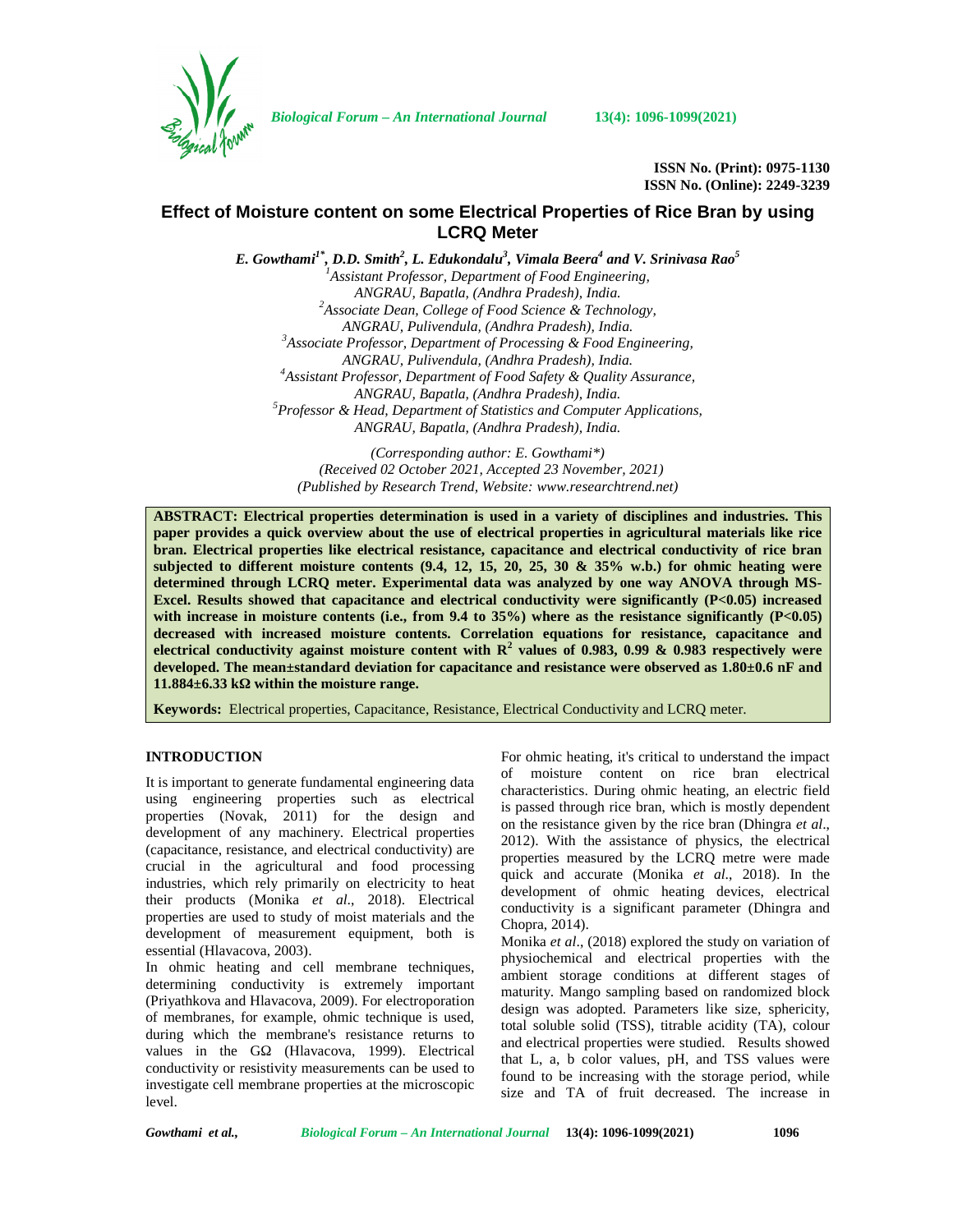organoleptic rating was found to be associated with change in fruit color, TSS, acidity and fruit size.

Dhingra and Chopra (2014) studied the electrical characteristics of full fat raw rice bran. Results found that the average values of capacitance and resistance of rice bran having a moisture content of 30 % (w.b.) was observed to be  $2.32$  nF and  $9.01$  k respectively. The specific resistance of rice bran was 94.3 m.

Dhingra *et al*., (2012) studied the electrical conductivity (EC) values for ohmic heating of rice bran by 10 kg/batch ohmic system at different moisture contents (20, 30, and 40%, w.b.) by applying voltage gradients between 44 and 72 V/cm. They were observed that the EC increased with increase in temperature and moisture content. EC values for rice bran at 20, 30 and 40% moisture content were in the range of 0.01–0.06, 0.04– 0.14 and 0.08–0.23 S/m, respectively.

Kardjilova *et al*., (2012) measured the electrical properties i.e., Resistance R, impedance Z, capacity C, relative permittivity of rapeseed seeds with different moisture content with LCR meter. Results showed that the electrical properties of rapeseed seeds functionally dependent on the frequency. R values increases with decreased moisture contents and C values increases with increased moisture contents.

The traditional approach of determining electrical properties with an electrical conductivity metre is time consuming and cumbersome, however the LCRQ metre eliminates these issues (Kardjilova *et al*., 2012) and also present work aims at to study electrical properties of rice bran for further development of ohmic system for stabilization of rice bran.

### **MATERIALS AND METHODS**

Rice bran is a by product of rice milling that is finely granulated, light tan in colour, powdery in consistency, and has a bland odour. Freshly milled rice (*Oryza sativa* L.) of MTU-2716 variety bran was purchased from local rice mill and which was promptly sieved through a 20µm screen to remove broken rice, husks, and other extraneous elements. Sieved bran was adjusted to different moisture contents viz., 12, 15, 20, 25, 30, and 35% (w.b.). Rice bran with the required moisture content was made by spraying a precise amount of distilled water onto sieved rice bran and mixing well by hand.

#### **Measurement of Capacitance & Resistance of Rice Bran**

Electrical properties like capacitance (C) and resistance<br>
(R) of rice bran at different moisture contents were<br>
determined by using the LCRQ meter (Model: LCR 8C;<br>
M/S SS lab equipments, Hyderabad, India) with (R) of rice bran at different moisture contents were determined by using the LCRQ meter (Model: LCR 8C; M/S SS lab equipments, Hyderabad, India) with experimental set up. This procedure is easy and precise. For the measurement, a frequency of 100 Hz was chosen.

Developed an experimental set up in laboratory workshop which consists of a rectangular test cell made of acrylic sheets having dimensions 150×40 mm. Sample thickness was 30 mm. Two sides of the test cell were fitted with two electrode plates. The experimental setup electrode plates are connected with the capacitor

and resistor pins in parallel and the rice bran sample placed between the electrodes with capacitor and resistor at various moisture contents. Note down the readings of C and R values in triplicate.

The experimental setup electrode plates are connected with the capacitor and resistor pins in parallel and the rice bran sample placed between the electrodes with capacitor and resistor at various moisture contents. Note down the readings of C and R values in triplicate. The experimental data were analyzed for ANOVA by MS Excel, 2020 to know the significance between the moisture content and different electrical properties (Capacitance, Resistance and electrical conductivity) of rice bran.

**Determination of electrical conductivity of rice bran.** Electrical conductivity of product is has a very crucial role in ohmic heating. The electrical conductivity is material's ability of flow of electric current through it. Electrical conductivity of the rice bran samples was calculated using the following equation from the above measured resistance values.

Electrical Conductivity (S/m) of rice bran was calculated using the following equation (1).

$$
= \frac{\overline{LI}}{\overline{AV}} = \frac{L}{\overline{AR}}
$$
 (1)

Where,  $=$  Electrical conductivity of the sample  $(Sm^{-1})$  $L = Space between electrodes (m)$ 

A = Heating surface area of the electrodes  $(m^2)$ 

 $I =$  Electrical current passing through the sample  $(A)$ 

 $V = Vol$ tage applied between electrodes  $(V)$ 

#### **RESULT AND DISCUSSION**

**Effect of moisture content on capacitance and resistance.** The resistance (R) values significantly  $(P<0.05)$  decreases from 21.23 to 4.88 K with increasing moisture content from 9.4 to 35 % (w.b.). From the Fig. 1, higher R values observed in low moisture content samples and low R values observed in high moisture content samples. The results are in good agreement with Kardjilova *et al*., 2012. Capacitance (C) of rice bran samples is high (2.67 nF) at higher moisture content (35% w.b.) and low (1.01 nF) at lower moisture content i.e., 9.4% w.b. It can be found that, a significant increase  $(P<0.05)$  of capacitance was observed with increase in moisture content.



**Fig. 1.** Effect of moisture content on Capacitance and Resistance of rice bran.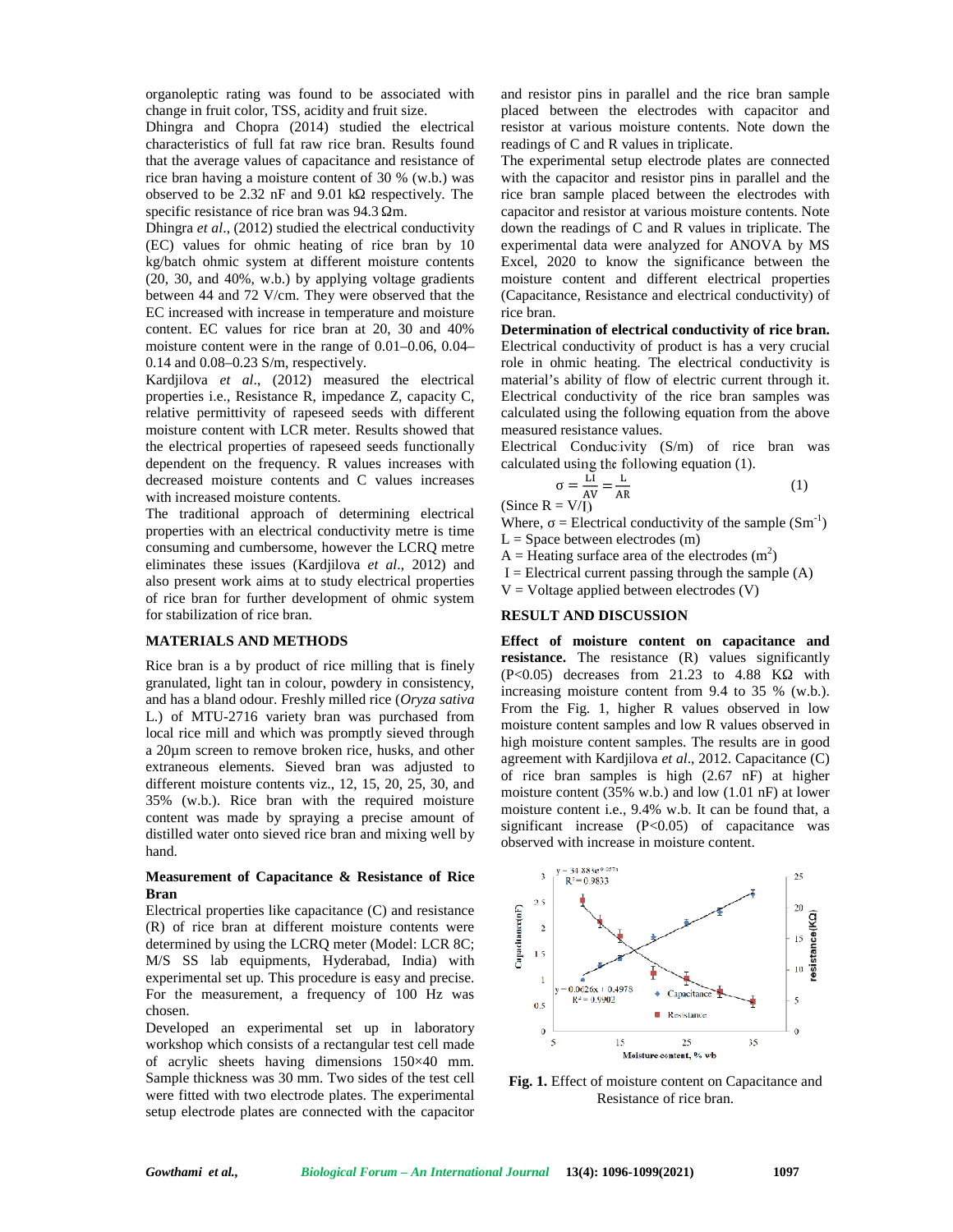Resistance values are inversely proportional to the capacitance. The results obtained in the present study are in best conformity with Dhingra and Chopra, (2014). ANOVA for resistance and capacitance were tabulated in Table 1  $\&$  2. The output shows that high F values and P<0.05. It can be concluded that a significance effect on resistance and capacitance of rice bran with different moisture contents.

The moisture content is place a very crucial role in the measurement of electrical properties. A small change in

moisture content vigorously changes the electrical properties. These findings are in good concurrence with the conclusions of Priatkova and Hlavacova (2009). The sharp decline of electrical resistance of rice bran during the early processing time, and following moderate decrease, can be attributed to the increasing of ions concentration in the electrolyte of the fruit leads to the decreasing of resistance. The findings are in better association with the results obtained from Jha and Matsuoka, (2000).

**Table 1: ANOVA for electrical resistance (R) on moisture content (MC).**

| <b>Source of Variation</b> | SS       | Df | МS       |          | <b>P-value</b> | F crit   |
|----------------------------|----------|----|----------|----------|----------------|----------|
| Between<br>MC & R          | 279.4645 |    | 279.4645 | 30.31944 | 0.00598        | 4.747225 |
| Within Groups              | 776.3913 |    | 64.69927 |          |                |          |
| Total                      | 1055.856 |    |          |          |                |          |

**Table 2: ANOVA for electrical capacitance (C) on moisture content (MC).**

| <b>Source of Variation</b> | SS       | Df | MS       |          | <b>P</b> -value | F crit   |
|----------------------------|----------|----|----------|----------|-----------------|----------|
| Between<br>MC & C          | 1277.733 |    | 1277.733 | 27.99646 | 0.000191        | 4.747225 |
| Within Groups              | 547.669  |    | 45.63908 |          |                 |          |
| Total                      | 1825.402 |    |          |          |                 |          |

The best form of exponential equation (equation 2) was fitted to the data of electrical resistance (R) and moisture content  $(M_c)$  with correlation coefficient of 0.983 and linear correlation equation (equation 3) was established with  $R^2$ =0.99 between capacitance (C) and  $(M<sub>c</sub>)$ . The equations are given below.

$$
R = 34.88 e^{(-0.05M\tilde{c})}
$$
 (2) fit  
C = 0.062M<sub>c</sub>+0.497 (3)

Where,

R= Resistance, K

 $C =$ Capacitance, nF

 $M_c$  = Moisture content, %w.b.

Where,<br>
R= Resistance, K<br>
C = Capacitance, nF<br>  $M_c$  = Moisture content, %w.b.<br>
The mean  $\pm$  standard deviation values of capacitance<br>
and resistance of rice bran within a range of 9.4-35%<br>
were observed as 1.80±0.6 nF an and resistance of rice bran within a range of  $9.4-35\%$ were observed as  $1.80 \pm 0.6$  nF and  $11.884 \pm 6.33$  k respectively. The flow of current in ohmic chamber was largely controlled by the resistance offered by the hydrated rice bran. The observations were in good association with the results of Massah and Hajiheydari, (2000) as heating takes place, the electrical conductivity increases, indicating that the resistance offered by the bran layer will reduce and the current through the system will increase. The results are in good agreement with the findings of Dhingra and Chopra (2014).

**Effect of moisture content on electrical conductivity (EC).** From the Fig. 2, it can be observed that electrical conductivity values were significantly (P<0.05) increased from 0.0045 to 0.01957 S/m with increasing moisture content i.e., 9.4-35% (w.b.).

EC was high in higher moisture content of rice bran and EC values in the range of 0.0045–0.0061 S/m were observed between 9.4-15% (w.b.) moisture content. Whereas, EC values were observed to be 0.01–0.01957 S/m for rice bran in the moisture range of 20–35 % (w.b.). The observations were in the measured range of findings of Jha and Matsuoka, (2000).



**Fig. 2.** Effect of moisture content on electrical conductivity of rice bran.

ANOVA for electrical conductivity on moisture content data was shown in Table 3. From that output (F value 33.64403  $& P<0.05$ , it can be concluded that moisture content had a significant effect on electrical conductivity. The electrical conductivity is a critical parameter in the development of ohmic heating experiments. Ohmic heating is appropriate for EC values of samples in the range of 0.01 S/m - 10 S/m.

**Table 3: ANOVA for electrical conductivity (EC) on moisture content (MC).**

| <b>Source of Variation</b> | SS       | Df | MS       |          | <b>P-value</b> | F crit   |
|----------------------------|----------|----|----------|----------|----------------|----------|
| <b>Between</b><br>MC & EC  | 1529.426 |    | 1529.426 | 33.64403 | 0.0000847      | 4.747225 |
| Within Groups              | 545.5088 | 12 | 45.45906 |          |                |          |
| Total                      | 2074.935 | 13 |          |          |                |          |